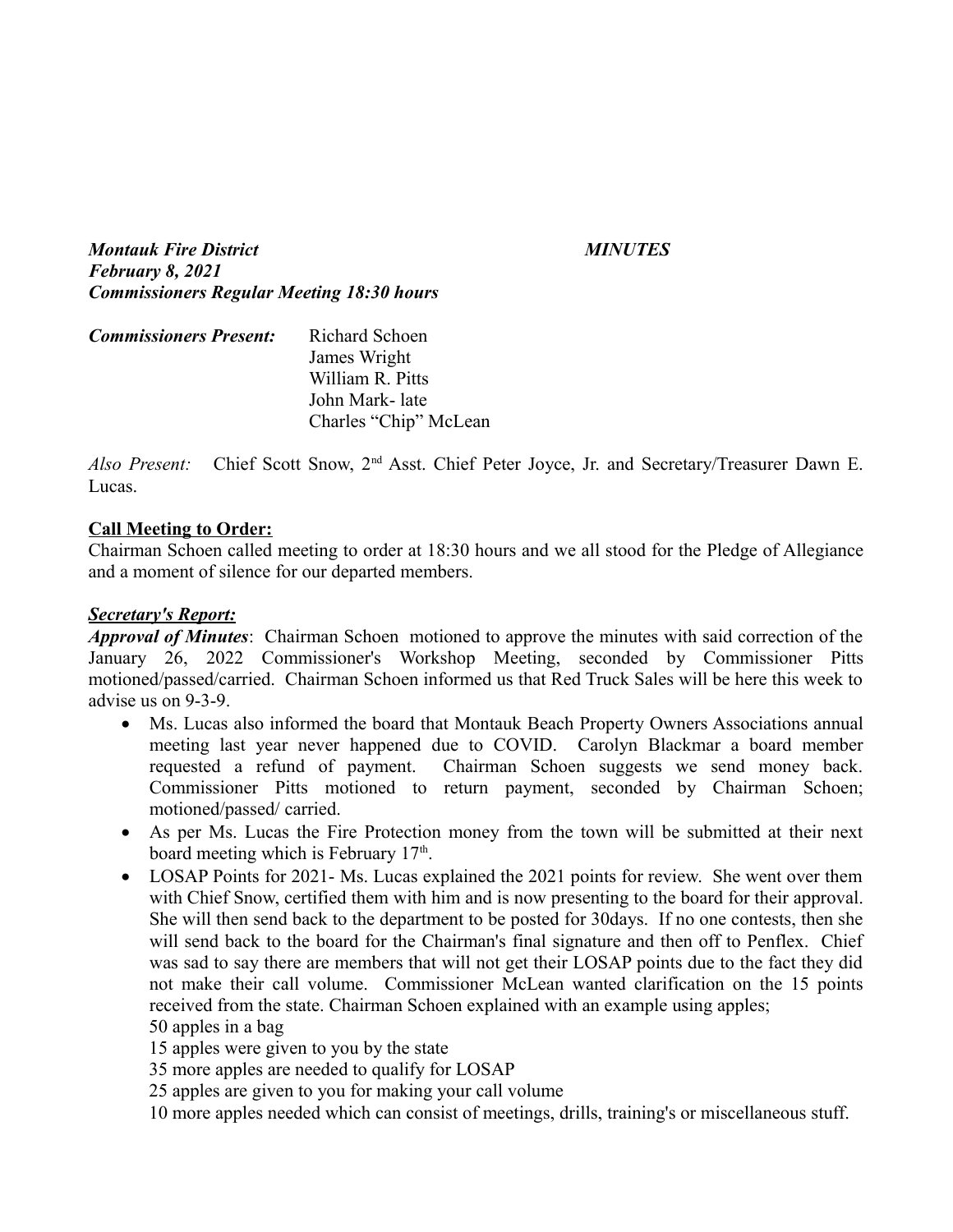Fire personal and EMS personal all need to make 10% of their calls. How would a member know how many LOSAP points they have? The Chairman explains to the chief who in return is responsible for explaining the LOSAP points to the membership. It's all comes from the chain of command. Also Chief Snow stated each month the points are printed and given to the Chief by Dawn and then given to the officers to discuss with their company, but each member should be responsible for themselves. Chief Joyce said, ultimately it's your responsibility as a member to verify your points are correct as they are presented on the sheet, no one else. If you disagree with them, its up to you to get corrected by discussing with the Chief, he will address and bring to districts attention.

## *Purchase Requisitions:*

- A purchase requisition for EMP for medical supplies totaling \$616.59 Commissioner Pitts motioned to approve, seconded by Commissioner Wright ; motioned/passed/carried.
- A purchase requisition for Boundtree for medical supplies totaling \$773.40, Commissioner Pitts motioned to approve, seconded by Commissioner Wright; motioned/passed/carried.
- A purchase requisition for Amazon for tablets, keyboards, cases totaling \$1860.28, Commissioner Wright motioned to approve, seconded by Commissioner Pitts; motioned/passed/carried

*Treasurers Report:* Ms. Lucas explained at last meeting an error found with the quarterly returns. She was able to fix the mistake and re-reconcile. She is just waiting on the reports portion to be fixed from our outside consultant and will have at next meeting.

*Audit of Bills:* Ms. Lucas presented the invoices for payment totaling: \$253,525.74 (see attached journals). Chairman Schoen wanted to compliment Brent on a previously approved item for company 1, bolt cutters. He researched it and found the same exact model #, name bolt cutter for about \$200 less from a different supplier. Commissioner Wright motioned to approve the invoices totaling \$253,525.74 seconded by Commissioner Pitts; motioned/passed/carried.

# *Committee Reports:*

# *Apparatus and Equipment:*

- Commissioner Pitts mentioned we are still waiting on a bunch of parts.
- 9-3-9 has been taken out of service.
- 9-3-18- Suburban is waiting on parts.
- 9-3-81- The ding is scheduled for repair around March  $21^{st}$ .
- Graphics for roof of 9-3-80 and 9-3-81 done this week by John.
- New 9-3-30 Chief''s vehicle is in, cost on state bid is  $$57,615.00$  minus  $$500 = $57, 115.00$ . We can pay for vehicle after the  $25<sup>th</sup>$  of February. Commissioner Pitts is still waiting on bids for the extras for the vehicle. Once in then want to get started with removing the old radios. Chief Snow stated why wouldn't you put new radios in the new vehicle. Commissioner Pitts asked if they work, which they do, could save money, but usually new vehicle, new radios. Commissioner Pitts will get pricing for new radios too and get back to us.

Commissioner McLean had a question, is the price for the vehicle off the state bid, answer was YES its off the state purchasing. He wanted to know why we are paying \$57,000 if the price off state bid is \$44,778.00 for the Chevy Tahoe, Police package. Commissioner Pitts stated that is not the vehicle we are getting, its the LT Silverado package with a skid bar underneath. Then a heated discussion arose between Commissioner Pitts and Commissioner McLean. Commissioner Wright addressed the question, vehicles are almost impossible to find or get at this time. We found one and it has a package that cost more money so we got it. Commissioner Pitts asked about seeing the price Commissioner McLean got and more importantly the availability of the vehicle. Chairman Schoen interjected, anyone that sees, notices, observes a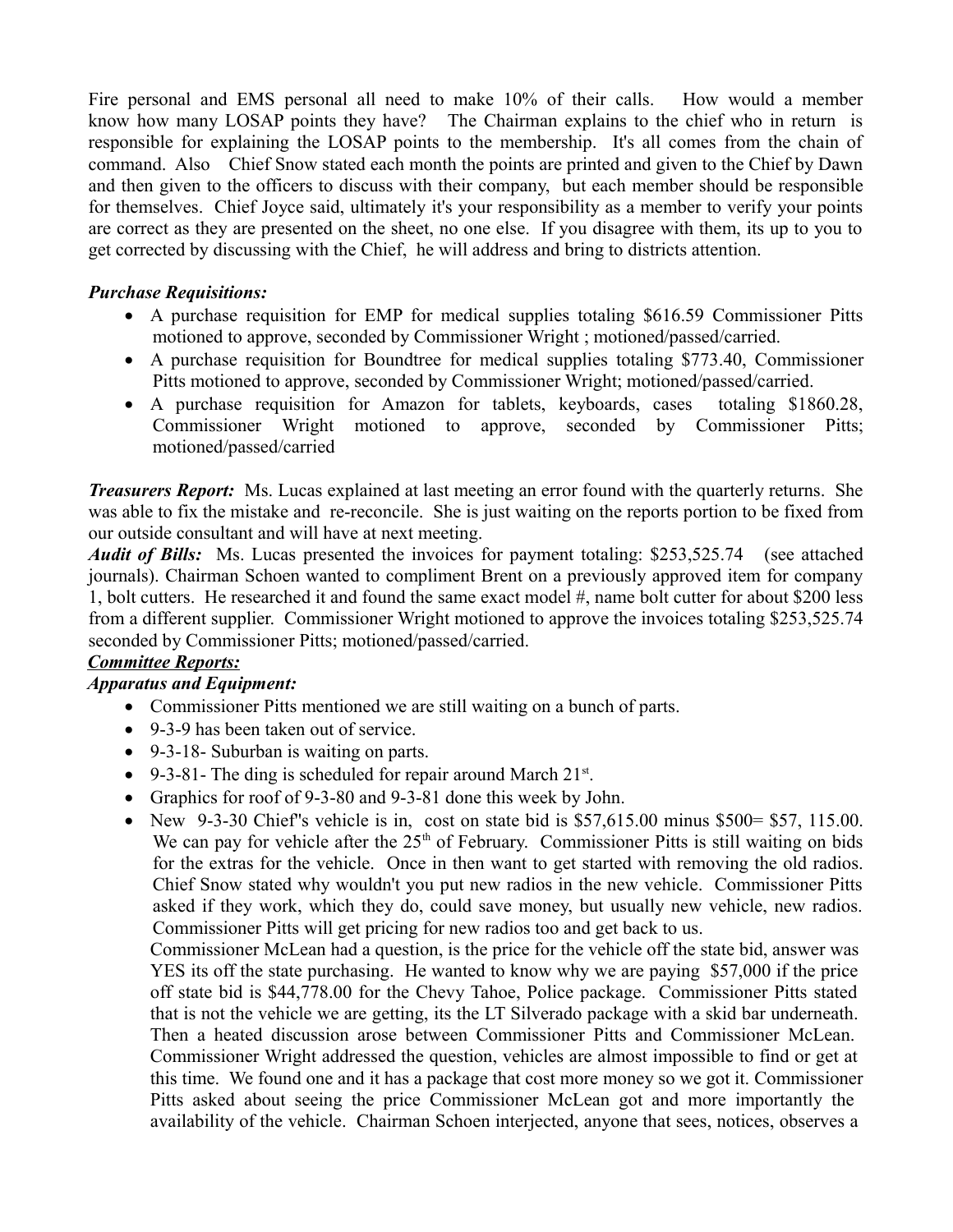situation; anybody, a Commissioner, member does not matter can bring it to the attention of the responsible person (in charge of that committee) and that responsible person will deal with it. It is called COMMUNICATION.

## *Buildings & Grounds:*

- Commissioner Wright talked with Mr. Tanzi, he was out of commissioner for a bit with COVID. He is working on proposal for the kitchen.
- Lightening situation was addressed with a temporary solution. Working on a more permanent one.
- Commissioner Wright is also getting a proposal on the boilers as previously discussed at another meeting.
- Chairman Schoen asked what is going on with the door for back garage. Commissioner Wright was told the company that installed the doors was coming out, he will double check with Brent. Regarding the lighting issue, Ms. Lucas believes someone is due to come out this week.
- Chief Joyce informed Commissioner Wright that there is mold growing in the back garage in the main bay on the walls and should be treated with bleach and a dehumidifier.
- HOUSE REPORT- was reviewed.

# *Budget and Capital Reserves:*

 No report at this time, Commissioner Mark will get together with Ms. Lucas before next meeting.

### *Insurance:*

 Commissioner McLean informed the board there is a claim that is being adjudicated (taken care of). He is waiting to meet with the insurance agent. His appointment is upcoming. He will be going over the tank policy that's up for renewal . Chairman Schoen asked if the financial reports were given in time. Answer was YES.

### *Communications:*

 Gator site is progressing, broke ground, the footings are in and the foundation for the tower, just waiting on the curing process. They also having footings in for the building, waiting on the foundation for that. Only thing holding it up is a schedule from PSEG as per Commissioner McLean.

# *Paid Personal:*.

• No report

# *Department Personal:*

# • No report

*Law:*

• Chairman Schoen stated mask mandate for wearing masks inside the building regardless of vaccination status is in effect till the  $10<sup>th</sup>$  of February.

### *Old Business:*

 **Controlled Substance Operational Plan-** Chairman Schoen, since last meeting, received from Rob Rosen recommendations, advisement's, changes that may be appropriate for the plan. He forwarded to Walter, who went over them. Some recommendations were included, some were not, now he is opening the floor for discussion before the plan is voted on. Commissioner Mark stated he has not received feedback from the ALS providers that operate under this plan and would like to table this to get their input before we vote. Commissioner Mark motioned to table till the volunteer ALS providers can provide input, feedback on this plan. Chairman Schoen stated they have already provided feedback which was looked at, taken under consideration and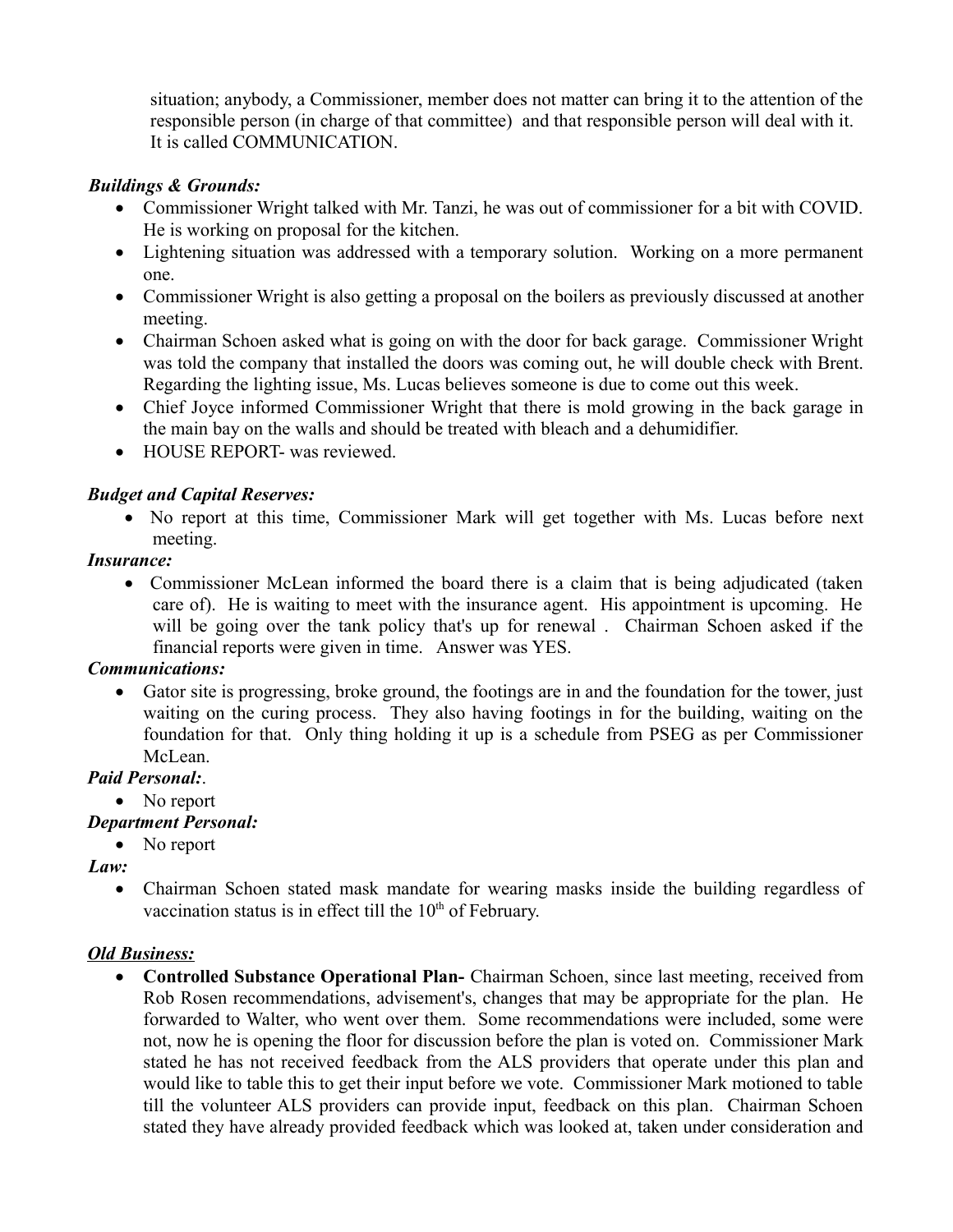acted on. He stated this is not going to be a negotiation. A motion was stated, is there a second, Commissioner McLean seconded, two for the motion, 3 against, motion was not passed. Commissioner Wright motioned to accept this plan and put it into effect, seconded by Commissioner Pitts, a discussion arose from Commissioner McLean about Fire Department being added, but was not done, they are already included in the plan. It is his understanding the volunteer members are not District members, the District has no members. Chairman Schoen explained Montauk Fire Department members are employees of the Montauk Fire District, for compensation purposes, insurances purposes and are definitely included where it says employees. Ms. Lucas will reprint with corrections noted. Motion on the floor to approve and it was seconded, Commissioner Wright, Commissioner Pitts and Chairman Schoen voted yes, Commissioner McLean opposed and Commissioner Mark abstained; motioned/passed/carried.

 **9-3-9-** Was already discussed, Red Truck will be out this week. Once estimate is received we will use it as a guide for placing the ad.

## *New Business:*

 **Defensive driving course***-* Chairman Schoen noted in the last 3 years we haven't had a defensive driving course and its due. This is the time of year when people aren't actively working their ass off and would have time to take a defensive driving course. This would benefit everybody. Chairman Schoen motioned we research and arrange with the Chief's input a day to have a class, probably a Saturday. Commissioner Wright seconded; motion/passed/carried.

# *Chiefs Report:*

- Chief Snow mentioned the ice rescue refresher class that 4 members took at Bayport. A training on Industrial road was done regarding this with fire police an ambulance and some members on the ice. The chief had Dennis O'Rielly speak. He explained the refresher class and the fact that they dry drilled and found they are short of supplies from the initial purchase they did request. That purchase allows the department to have 2 rescuers dressed and ready to go with 2 on standby. Dennis is requesting supplies for the ice rescue operations. He did his research and found most everything less expensive on Amazon. The plan is to have 4 bins each with a suit, tarp, fleece stuff, a waterproof bag with the hood, boots and gloves, and a throw rope. Chairman Schoen asked where all this stuff will be stored, Dennis said all in those toes and on the back of 9-3-12 for the winter. He is requesting safety supplies totaling \$960.18 from Amazon, Commissioner McLean motioned to approve, seconded by Commissioner Pitts; motioned/passed/carried. The Ice rescue course that was taken did suggest you have more line because more times out of 10 not one person falls into the ice but two. He is requesting 2400 feet for Best Materials totaling \$345.00, Commissioner McLean motioned to approve, seconded by Commissioner Pitts. The last purchase request is for non skid bottoms, ice awls , ice rescue staff and first responder ice rescue cards for LifeGuard Systems totaling \$270.35, Commissioner McLean motioned to approve, seconded by Commissioner Pitts; motioned passed/carried. Chairman Schoen would like all the board members to know that Dennis spent a lot of time cleaning and organizing the back garage so they could train. Dennis would just like space to keep all the ice rescue equipment when not in use. Chairman Schoen thinks that is not a problem.
- Chief is requesting reimbursement for Dennis O'Rielly for the totes, gloves, gorilla glue totaling \$54.06, Commissioner Pitts motioned to approve, seconded by Commissioner Wright; motioned/passed/carried.
- Chief wanted to thank Bob Sanchez for sanding the parking lot, our snowplowing guys should